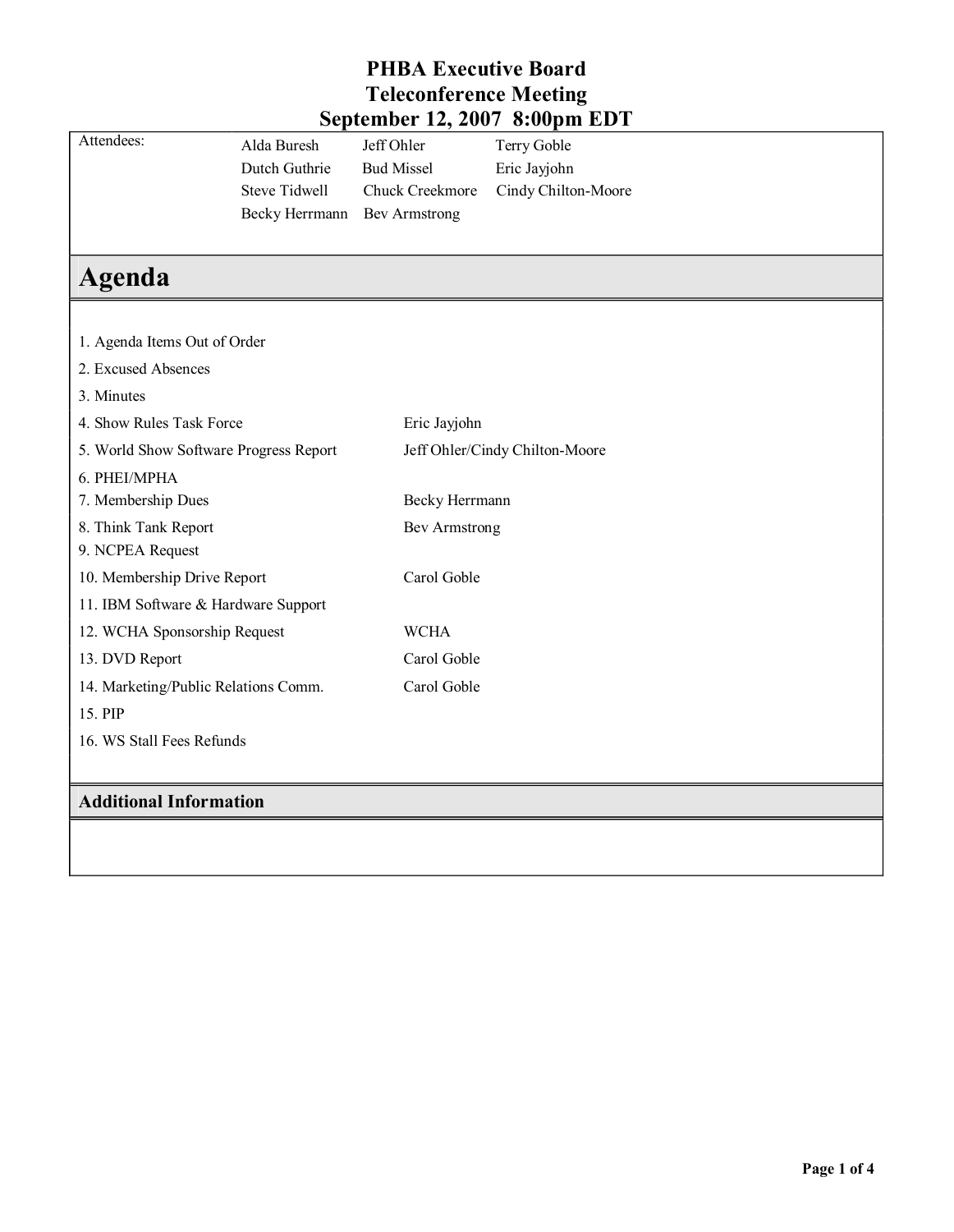| Attendees: | Alda Buresh                  | Jeff Ohler             | Terry Goble                          |
|------------|------------------------------|------------------------|--------------------------------------|
|            | Dutch Guthrie                | <b>Bud Missel</b>      | Eric Jayjohn                         |
|            | Steve Tidwell                | <b>Chuck Creekmore</b> | Cindy Chilton-Moore, General Manager |
|            | Becky Herrmann Bev Armstrong |                        |                                      |
|            |                              |                        |                                      |

# **Minutes Meeting Called to Order By President Buresh at 8:04pm EDT**

# **1. Agenda Items Out of Order**

**A. Motion/Second:** Ohler moved and Tidwell seconded to take agenda items out of order.

**Conclusion:** Motion passed unanimously.

# **2. Excused Absences**

**A. Motion/Second:** Armstrong moved and Guthrie seconded to excuse Creekmore as of 9:44pm EDT

**Conclusion:** Motion passed unanimously.

### **3. Minutes**

**A. Motion/Second:** Armstrong moved and Tidwell seconded to ratify the minutes from the August 25, 2007 Executive Board meeting in Tulsa as corrected and submitted (9-11-07 version).

**Conclusion:** Motion passed unanimously.

### **4. Show Rules Task Force Eric Jayjohn**

**Discussion:** Report given by task force chairperson Eric Jayjohn

**A. Motion/Second:** Herrmann moved and Armstrong seconded to adopt the proposed new point scale.

**Conclusion:** Motion passed. (Creekmore, Ohler in opposition)

**B. Motion/Second:** Armstrong moved and Ohler seconded to reject the recommendation for changing the limit on multiple judged shows/events in rule 3031.

**Conclusion:** Motion passed. (Goble, Tidwell, Guthrie in opposition)

**C. Motion/Second:** Goble moved and Tidwell seconded to approve the recommendation of not changing how "A" & "B" shows are classified (rule 3065).

**Conclusion:** Motion passed unanimously.

**D. Motion/Second:** Armstrong moved and Herrmann seconded to consider the proposed change to rule 3008 (existing rule 3011) separately.

**Conclusion:** Motion passed unanimously.

**E. Motion/Second:** Goble moved and Tidwell seconded to consider the proposed change to rule 3032 (existing rule 3033) separately.

**Conclusion:** Motion passed unanimously.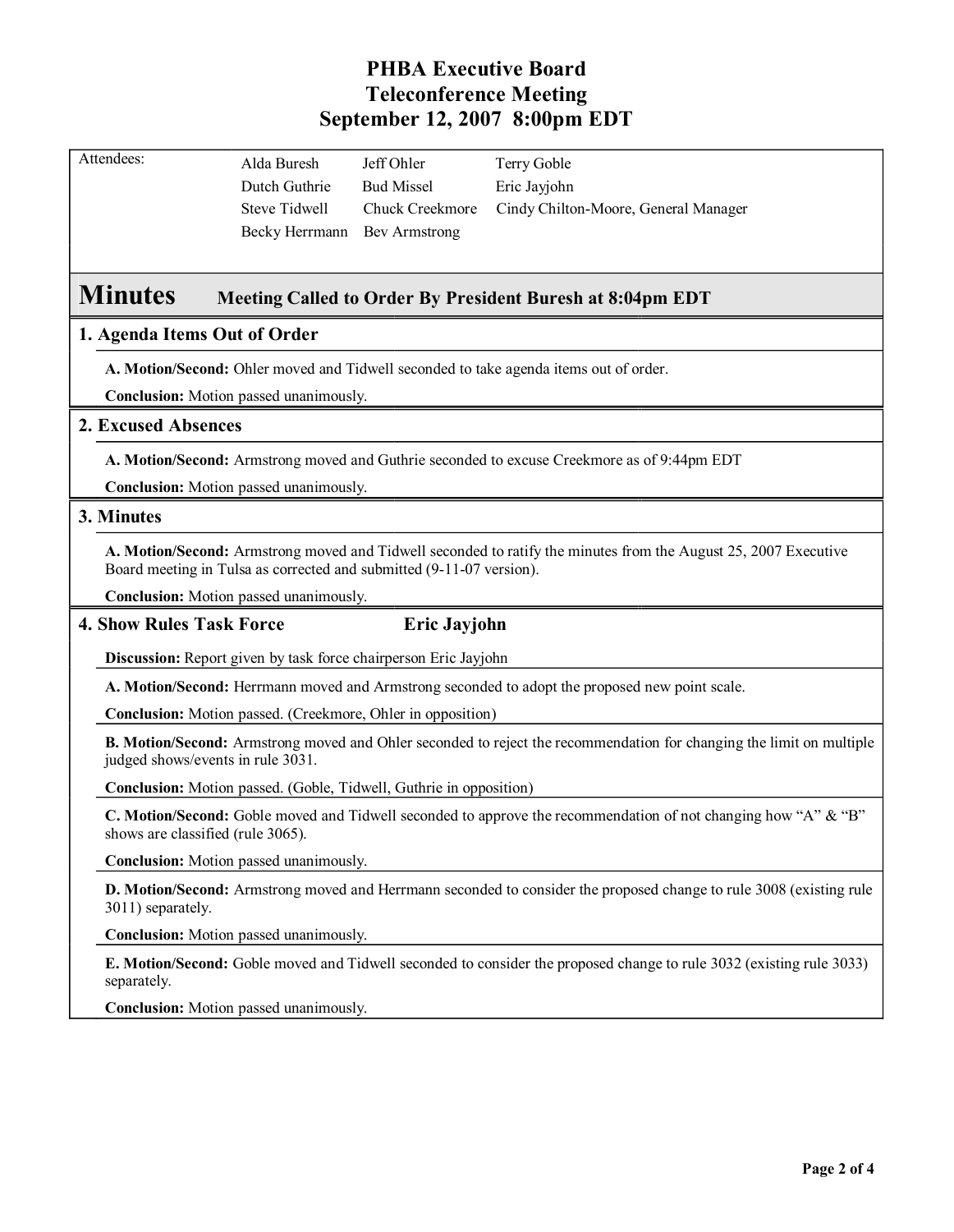**F. Motion/Second:** Herrmann moved and Armstrong seconded to approve the changes to 3008 & 3008-B (existing rule 3011) with the exception of the changes from 350 to 500 miles. Mileage limits are to remain at 350 miles.

**Conclusion:** Motion passed unanimously.

**G. Motion/Second:** Armstrong moved and Herrmann seconded to approve the proposed change to rule 3032 (existing rule 3033), adding rule 3032-A.

**Conclusion:** Motion failed (Herrmann in favor)

**H. Motion/Second:** Missel moved and Ohler seconded consider the proposed deletion of existing rule 3037 separately.

**Conclusion:** Motion passed unanimously.

**I. Motion/Second:** Missel moved and Armstrong seconded to reject the recommendation to delete rule 3037.

**Conclusion:** Motion passed (Goble in opposition).

**J. Motion/Second:** Armstrong moved and Tidwell seconded to adopt the remaining recommendations (except for those rules previously considered individually).

**Conclusion:** Motion passed unanimously.

**K. Motion/Second:** Guthrie moved and Armstrong seconded to receive the task force report and enter it into the minutes.

**Conclusion:** Motion passed unanimously.

**L. Motion/Second:** Missel moved and Tidwell seconded to reject the deletion of existing rule 3032.

**Conclusion:** Motion passed unanimously. (This motion and vote handled via email following the teleconference)

# **5. World Show Software Progress Report**

**Jeff Ohler/Cindy Chilton-Moore**

**Discussion:** Kim's computer has a virus (World Show program on her computer). New hard drive to be installed and rebuild programs. Not certain if any 2007 WS data has been entered yet – Cindy to check. Timeline is off by 6 weeks at this point. Chilton-Moore and Ohler to refigure timeline.

# **6. PHEI/MPHA**

**A. Motion/Second:** Herrmann moved and Armstrong seconded to deny the request from PHEI for reimbursement of their Computer fees from the August 18/19 show.

**Conclusion:** Motion passed. (Guthrie Abstained, Tidwell in opposition)

### **7. Membership Dues Becky Herrmann**

**Discussion:** Task force to work on cost per member. Herrmann was appointed chairperson. Task Force members: Chilton-Moore, Missel, Jayjohn.

# **8. Think Tank Report Bev Armstrong**

**Discussion:** Broadcast email going out tonight about Think Tank. Biltmore, Oklahoma City, November10. Notice is also on the website and will be in the October issue of Palomino Horses. Illinois has their annual meeting the same night. Armstrong to contact them about conflict. Meeting room will cost about \$250.00.